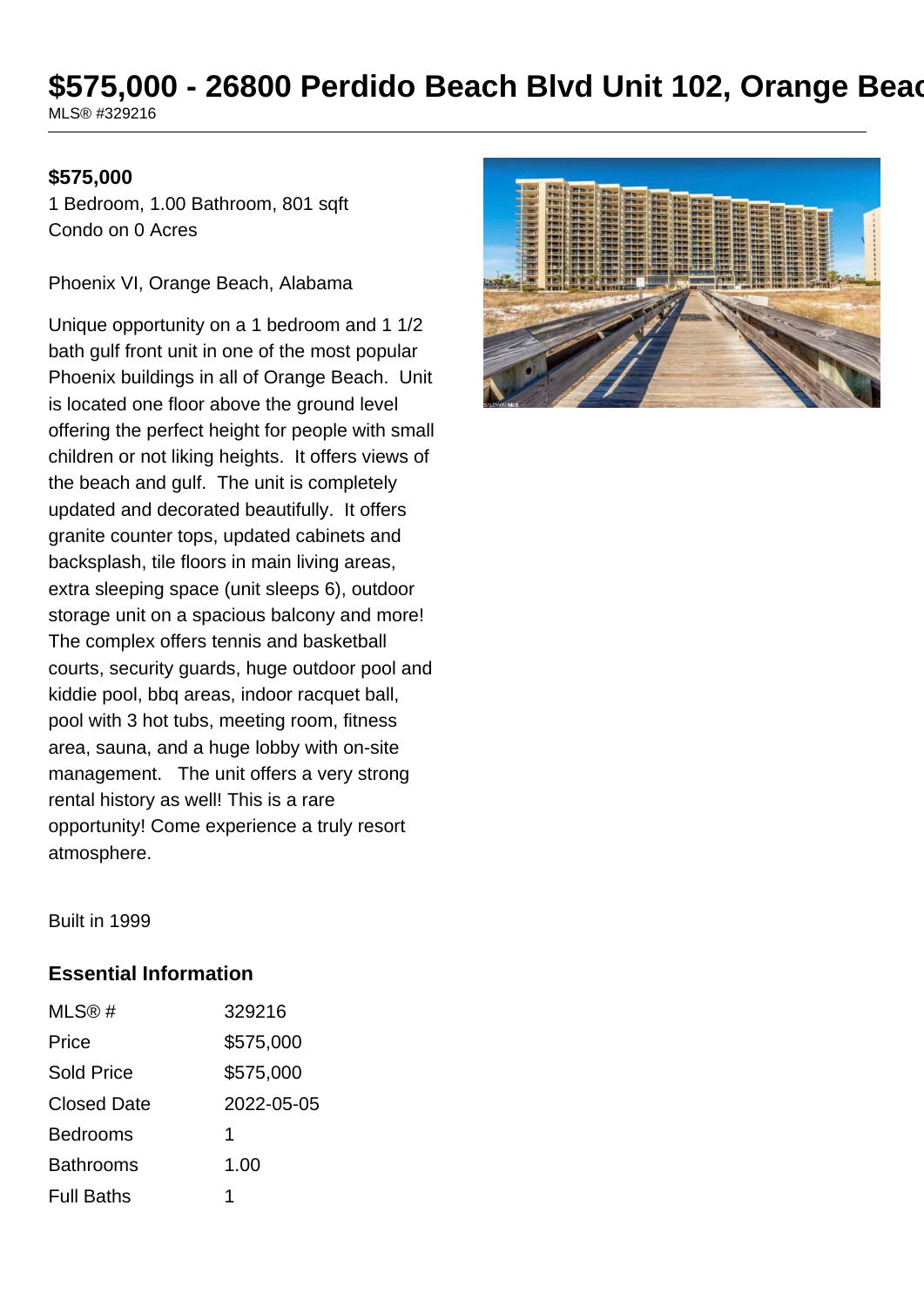| Square Footage    | 801                               |
|-------------------|-----------------------------------|
| Acres             | 0.00                              |
| <b>Year Built</b> | 1999                              |
| <b>Type</b>       | Condo                             |
| Sub-Type          | Residential Attached, One Bedroom |
| <b>Style</b>      | Condo                             |
| <b>Status</b>     | Closed                            |

# **Community Information**

| Address      | 26800 Perdido Beach Blvd Unit 102 |
|--------------|-----------------------------------|
| Area         | Orange Beach 1                    |
| Subdivision  | <b>Phoenix VI</b>                 |
| City         | Orange Beach                      |
| County       | <b>Baldwin</b>                    |
| <b>State</b> | Alabama                           |
| Zip Code     | 36561                             |

# **Amenities**

| Amenities            | BBQ Area, Common Lobby, Exercise Room, Guard at Gate, Internet, Pool -                          |  |  |
|----------------------|-------------------------------------------------------------------------------------------------|--|--|
|                      | Indoor, Pool - Kiddie, Landscaping, Meeting Room, Pool - Outdoor, Pets -                        |  |  |
|                      | Owners Only, Spa/Hot Tub, Steam/Sauna, Tennis/Racquetball                                       |  |  |
| <b>Utilities</b>     | Cable TV, Sewage-City, Total Electric, Water Heater-Electric, Water-City,<br><b>Baldwin EMC</b> |  |  |
| View                 | <b>Direct Gulf Front</b>                                                                        |  |  |
| <b>Is Waterfront</b> | Yes                                                                                             |  |  |
| Waterfront           | Gulf Front - Building, Gulf of Mexico                                                           |  |  |
| Has Pool             | Yes                                                                                             |  |  |

# **Interior**

| Interior                 | Carpet, Tile                                                                                                     |
|--------------------------|------------------------------------------------------------------------------------------------------------------|
| <b>Interior Features</b> | Fan(s), High Ceilings, Internet, Storage-Out,<br>Window<br>Cable, Ceiling<br>Treatments                          |
| Appliances               | Dishwasher, Disposal, Refrigerator w/Ice Maker, Microwave, Range-Electric,<br>Smoke Detector, Stack Washer/Dryer |
| Cooling                  | Central Electric (Cool), Central Electric, Central Heat                                                          |
| # of Stories             | 1                                                                                                                |
| <b>Stories</b>           |                                                                                                                  |

# **Exterior**

| <b>Exterior</b> | <b>Stucco</b> |
|-----------------|---------------|
|                 |               |